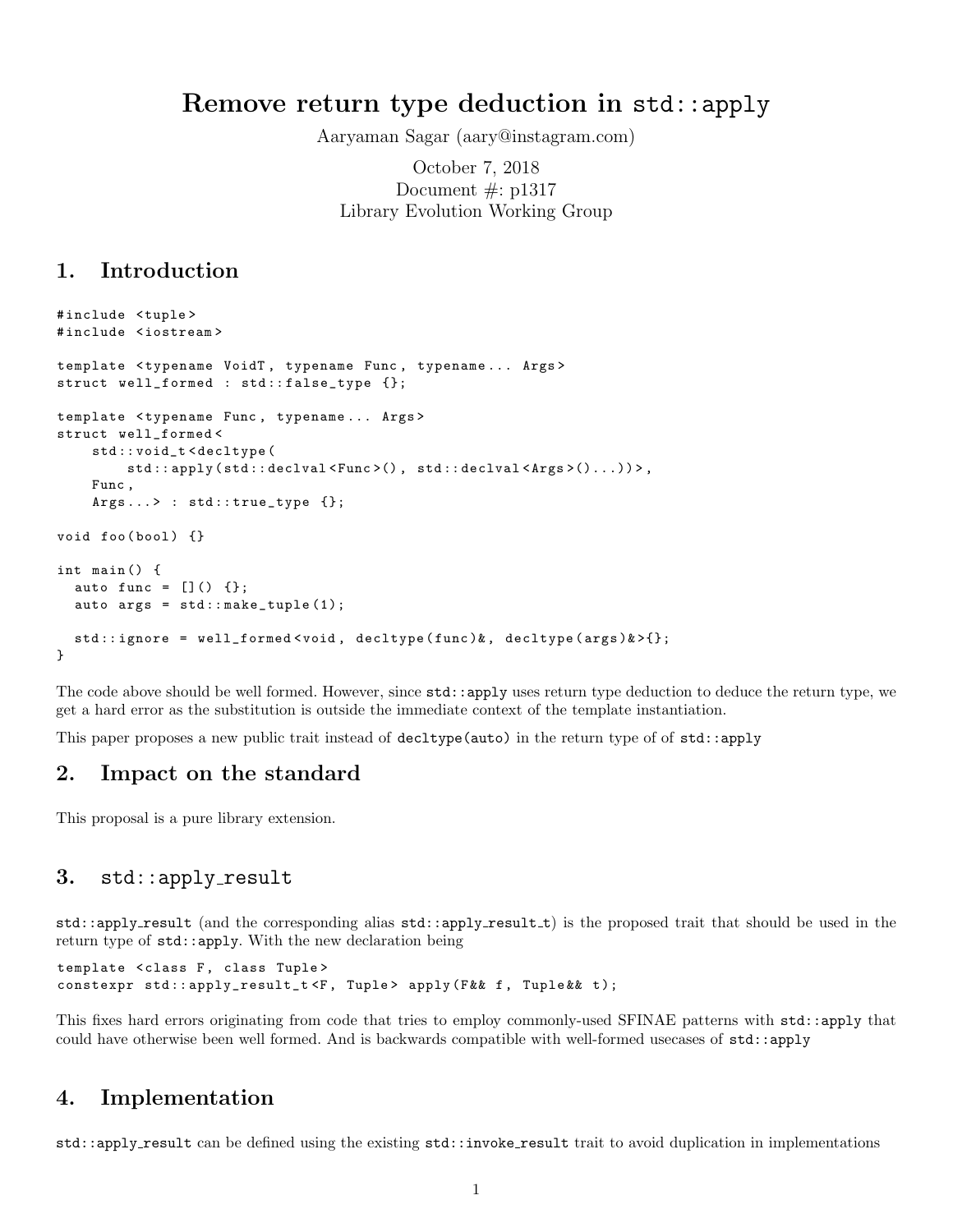```
// apply_impl is for exposition only
template < class F, class T, std:: size_t... I>
constexpr auto apply_impl (F&& f, T&& t, std::index_sequence<I...>) noexcept (
    is_nothrow_invocable < F && , decltype ( std :: get <I >( std :: declval <T >()))... >{})
    -> invoke_result_t<F&&, decltype(std::get<I>(std::declval<T>()))...> {
  return invoke(std::forward <F>(f), std::get <I>(std::forward <T>(t))...);
}
template < typename F, typename Tuple>
using apply_result_t = decltype ( apply_impl (
    std:: declval \langle F \rangle(),
    std::declval<Tuple>(),
    std :: make_index_sequence < std :: tuple_size_v < std :: decay_t < Tuple > > >{}));
template < typename F, typename Tuple, typename = std:: void_t <>>
class apply_result {};
template < typename F, typename Tuple>
class apply_result <F, Tuple, std:: void_t <std:: apply_result_t <F, Tuple >>> {
  using type = std::apply\_result\_t < F, Tuple>;
};
```
## 5. Changes to the standard

5.1. Section 23.5.2 ([[tuple.syn]])

```
// 23.5.3.5 , calling a function with a tuple of arguments
template <class F, class Tuple>
constexpr std::apply_result_t<F, Tuple> apply (F&& f, Tuple & t);
template <class F, class Tuple> class apply_result;
template < class F, class Tuple> using apply_result_t = (see below);
```
5.2. Section 23.5.3.5 ([tuple.apply] paragraph 1)

template <class F, class Tuple> constexpr std::apply\_result\_t<F, Tuple> apply(F&& f, Tuple&& t) noexcept(see below);

Effects: Given the exposition-only function:

```
template <class F, class T, std::size_t... I>
constexpr auto apply_impl (F&& f, T&& t, std::index_sequence<I...>) noexcept (
    is_nothrow_invocable < F && , decltype ( std :: get <I >( std :: declval <T >()))... >{})
    -> invoke_result_t <F&&, decltype (std::get <I>(std::declval <T>()))...> {
  return invoke(std::forward <F>(f), std::get <I>(std::forward <T>(t))...);
}
```
Equivalent to:

```
return apply_impl (
    std::forward <F>(f),
    std::forward<Tuple>(t),
    std :: make_index_sequence < std :: tuple_size < std :: decay_t < Tuple > >{} >{});
```
Remarks: The expression inside noexcept is equivalent to:

```
apply_impl(std::forward<F>(f), std::forward<Tuple>(t),
           make_index_sequence < tuple_size_v < decay_t < Tuple > > >);
```

```
5.3. Section 23.5.3.6 ([tuple.helper])
```